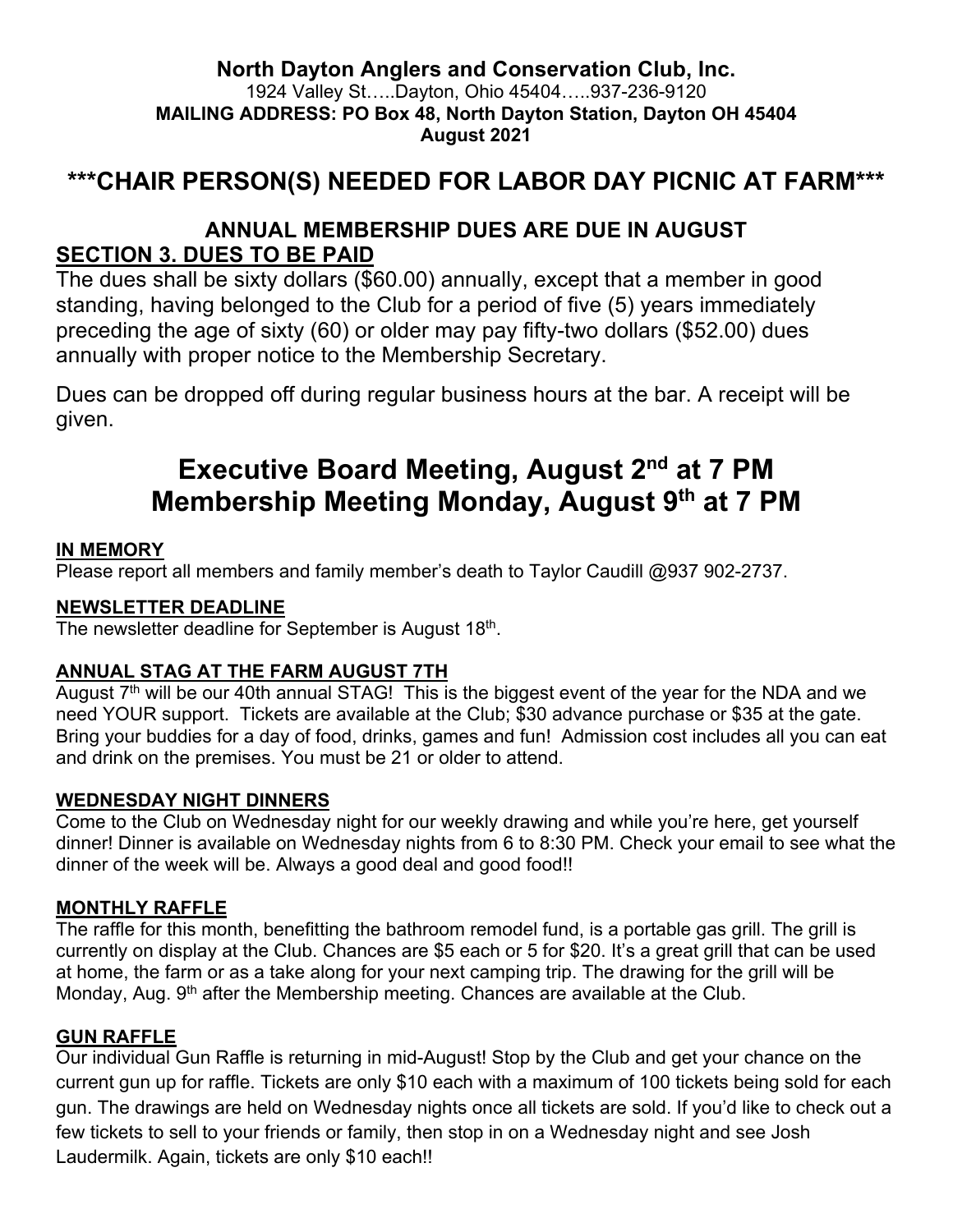### **SUMMERTIME GIVEAWAY**



Basket Includes: Tickets are \$1 each Tequila or 10 for \$5. Basket Quesadilla Maker to be given away Margarita Pitcher & Glasses at the Membership Margarita Mixers & Salt  $\blacksquare$  Meeting August  $9<sup>th</sup>$ . Other Summertime Items Must sell at least \$50 in

Tickets before giving away.

#### **BOW HUNTERS QUALIFYING TIME**

It's hard to believe, but the 2021 deer archery season is fast approaching. The season begins on September  $25<sup>th</sup>$  and ends on February  $6<sup>th</sup>$  2022. Hunters, it's time to get your bows and crossbows ready. We will have 2 qualifying sessions this year. They will be Saturday, August 14<sup>th</sup> and Saturday, August 28<sup>th</sup>. Times for both days will be from 9 AM to noon. Qualifying will take place at the back of the Farm on the range. The cost for qualifying is \$10 (non-refundable). Remember…..you must qualify to be able to hunt at the Farm. See the document (included) for who can hunt and all of the rules that are in place. If you have any questions or concerns please contact Jeff Marks at jmarks3@woh.rr.com.

#### **BRING A BUDDY TO THE DERBY SATURDAY, SEPTEMBER 11TH!!!!!!**

Each child and/or grandchild (16 and under) of any NDA member is eligible AND may bring a buddy with them to participate in the fishing derby! Every youth will be eligible for some great prizes. All parents are expected to attend, especially those of the buddy or friend who will also be attending. This is our chance to showcase the NDA to new potential members. The youth are our future! Let's pack the farm and have a good time.

This year's youth derby will be held on **September 11th, 2021.** Registration will start at 7:30 am with the Derby beginning promptly at 8 am. Night crawlers will be provided. Fishing poles are also available. This year's derby will end at 11 am. Prizes will be handed out after 11 am and the numbers are tallied. Breakfast items, drinks, snacks and lunch will be provided. If you know of any businesses that would like to help out our youth, please have them reach out to John Wallace @ 937-459-8085.

#### **NFL KITCHEN**

Sunday, Sept 12<sup>th</sup> marks the return of our Sunday kitchen. Welcome DAN BARNETT as the new chairperson!!!! The kitchen will be open Sunday's throughout the regular NFL season from 1 – 5. Dan's going to need some help so check out the sign-up sheet on the board by the kitchen. Each week takes a 3 person crew so please take a look at the list and sign-up to help him out.

## **A LITTLE OF THIS AND A LITTLE OF THAT**

- Executive Board Meeting, Monday, August  $2^{nd}$  at 7 PM
	- Membership Meeting, Monday, August  $9<sup>th</sup>$  at 7 PM
		- MEMBERSHIP DUES ARE DUE IN AUGUST
	- STAG AT THE FARM SATURDAY, AUGUST 7TH
		- Newsletter deadline Wednesday, August 18th
- Wednesday night dinners available from  $6 8:30$  PM
	- Summertime Giveaway and Grill Raffle August 9<sup>th</sup>
		- Youth Fishing Derby September 11<sup>th</sup>
	- ROADKILL GAMES SATURDAY, SEPTEMBER 25TH

Families are like fudge…..mostly sweet with a few nuts.